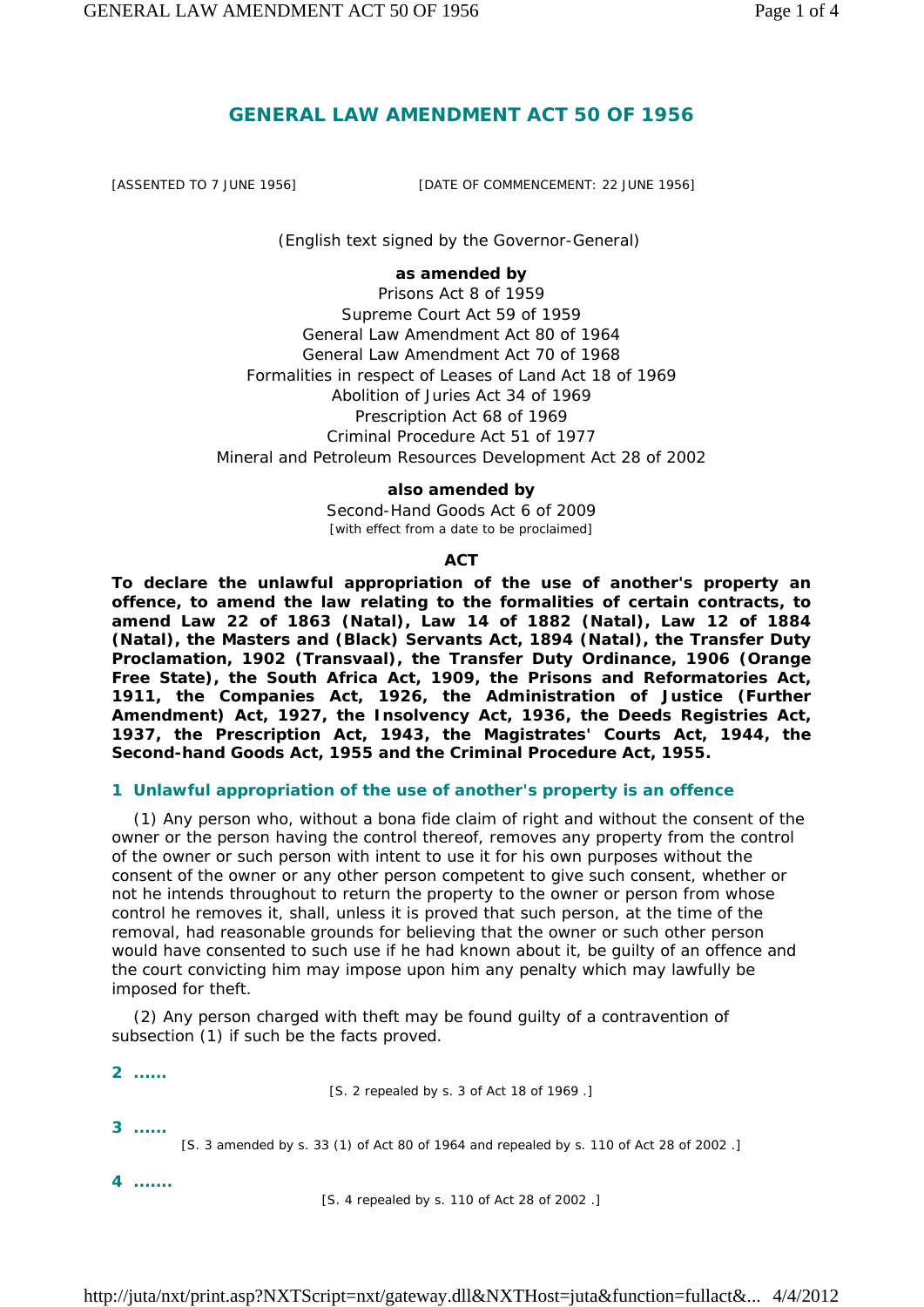# **5 Formalities in respect of donations**

No donation concluded after the commencement of this Act shall be invalid merely by reason of the fact that it is not registered or notarially executed: Provided that no executory contract of donation entered into after the commencement of this Act shall be valid unless the terms thereof are embodied in a written document signed by the donor or by a person acting on his written authority granted by him in the presence of two witnesses.

[S. 5 substituted by s. 43 of Act 70 of 1968 .]

## **6 Formalities in respect of contracts of suretyship**

No contract of suretyship entered into after the commencement of this Act, shall be valid, unless the terms thereof are embodied in a written document signed by or on behalf of the surety: Provided that nothing in this section contained shall affect the liability of the signer of an aval under the laws relating to negotiable instruments. [S. 6 amended by s. 34 of Act 80 of 1964 .]

|   | <b>7</b> and 8 | [Ss. 7 and 8 repealed by s. 46 (1) of Act 59 of 1959.] |
|---|----------------|--------------------------------------------------------|
| 9 |                | [S. 9 repealed by s. 95 of Act 8 of 1959.]             |

### **10**

Amends section 219 of the Companies Act 46 of 1926.

## **11 and 12**

Amend respectively sections 19 and 63 of the Insolvency Act 24 of 1936 .

### **13**

Inserts section 158*bis* in the Insolvency Act 24 of 1936 .

### **14**

(1) Amends section 3 of the Deeds Registries Act 47 of 1937 .

(2) Nothing in subsection (1) contained shall affect the registration in Natal of a postnuptial contract notarially executed before the commencement of this Act.

## **15**

(1) Repeals section 89 of the Deeds Registries Act 47 of 1937 .

(2) Nothing in subsection (1) contained shall affect the registration in Natal of a postnuptial contract notarially executed before the commencement of this Act.

## **16 ......**

[S. 16 repealed by s. 22 of Act 68 of 1969 .]

## **17 to 20 inclusive**

Amend respectively the following sections of the Magistrates' Courts Act 32 of 1944 : 9, 21, 25, 65.

## **21**

Amends section 1 of the Second-hand Goods Act 23 of 1955 .

**[NB:** S. 21 has been repealed by s. 44 of the Second-Hand Goods Act 6 of 2009 , a provision which will be put into operation by proclamation.]

### **22 to 25 inclusive ......**

[Ss. 22 to 25 inclusive repealed by s. 344 (1) of Act 51 of 1977 .]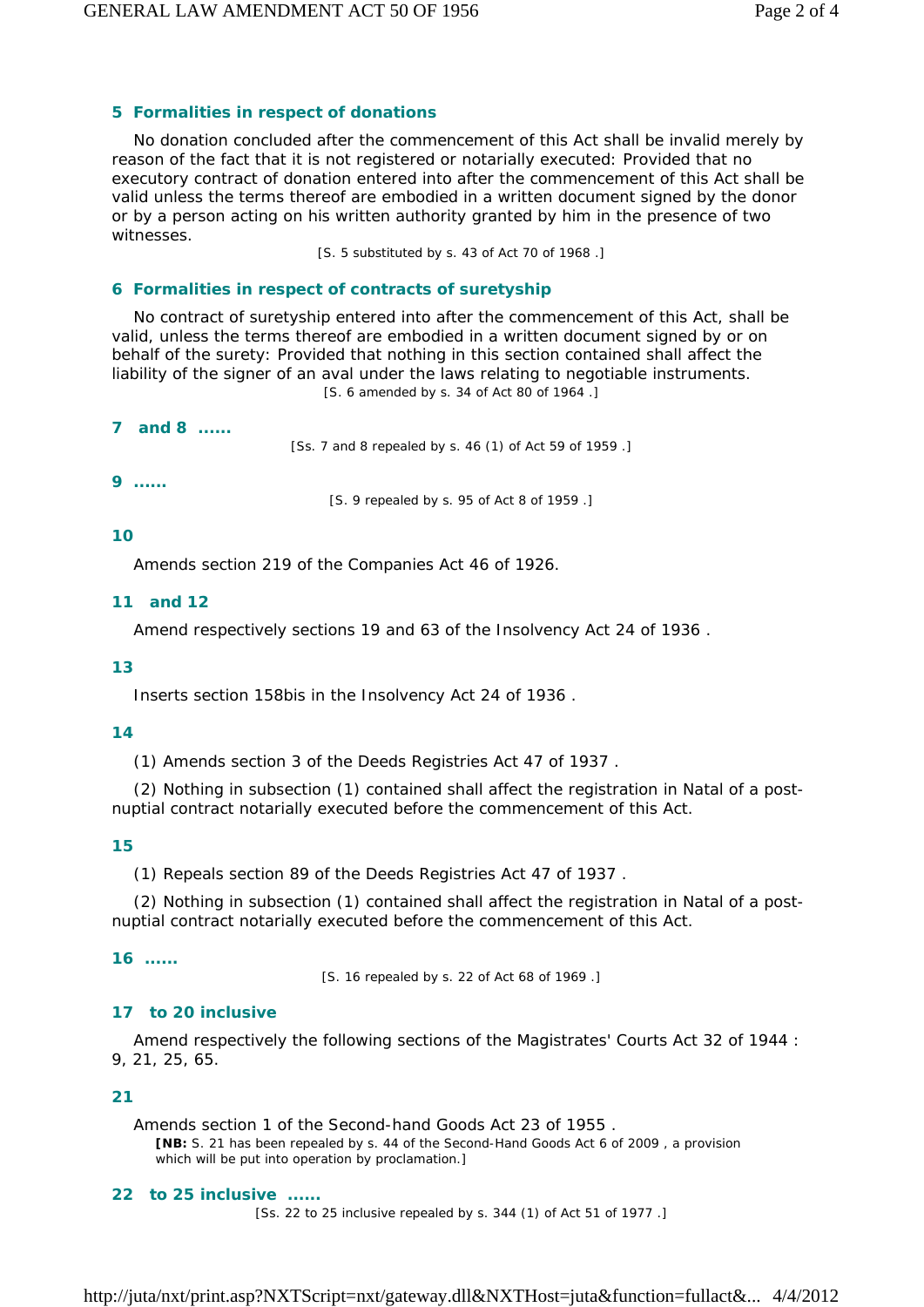| 26<br>[S. 26 repealed by s. 35 (1) of Act 34 of 1969.                                    |
|------------------------------------------------------------------------------------------|
| 27 to 29 inclusive<br>[Ss. 27 to 29 inclusive repealed by s. 344 (1) of Act 51 of 1977.] |
| $30$<br>[S. 30 repealed by s. 95 of Act 8 of 1959.]                                      |
| 31<br>[S. 31 repealed by s. 344 (1) of Act 51 of 1977.                                   |

#### **32 Repeal of laws**

The laws specified in the Schedule are hereby repealed to the extent set out in the fourth column of the Schedule.

## **33 Short title**

This Act shall be called the General Law Amendment Act, 1956.

| <b>Province or Union</b> | No and year of law         | <b>Title</b>                                                                                                                                          | <b>Extent of repeal</b>                                                                                                            |
|--------------------------|----------------------------|-------------------------------------------------------------------------------------------------------------------------------------------------------|------------------------------------------------------------------------------------------------------------------------------------|
| Natal                    | Law 22 of<br>1863          | 'To prevent Community of<br>Goods attaching to certain<br>Marriages, and to enable<br>the spouses of such<br>Marriages to devise their<br>properties' | Section seven                                                                                                                      |
| Ĥ,                       | Law 14 of<br>1882          | 'To amend Law 22 of<br>1863'                                                                                                                          | Section two                                                                                                                        |
| $\mathbf{u}$             | Law 12 of<br>1884          | 'To render a Writing<br>necessary for Actions in<br>respect of certain<br>Contracts'                                                                  | The whole, except<br>in so far as it<br>relates to the<br>purchase and sale<br>of immovable<br>property or any<br>interest therein |
| $\mathbf{u}$             | Act 40 of<br>1894          | 'Master and Servants<br>(Black)'                                                                                                                      | Sections seventeen<br>and eighteen                                                                                                 |
| Orange Free State        | Ordinance 12<br>of 1906    | Transfer Duty Ordinance,<br>1906                                                                                                                      | Sections fifty-one,<br>fifty-two and fifty-<br>three                                                                               |
| Transvaal                | Proclamation<br>8 of 1902  | <b>Transfer Duty</b><br>Proclamation, 1902                                                                                                            | Section twenty-<br>nine                                                                                                            |
| $\mathbf{u}$             | Proclamation<br>27 of 1902 | 'To amend the Transfer<br>Duty Proclamation, 1902'                                                                                                    | Section one                                                                                                                        |
| Union                    | Act 11 of<br>1927          | Administration of Justice<br>(Further Amendment)<br>Act, 1927                                                                                         | Section two                                                                                                                        |
| Ĥ,                       | Act 37 of<br>1948          | Criminal Procedure<br>Amendment Act, 1948                                                                                                             | Section fourteen                                                                                                                   |
|                          |                            |                                                                                                                                                       |                                                                                                                                    |

## **Schedule**